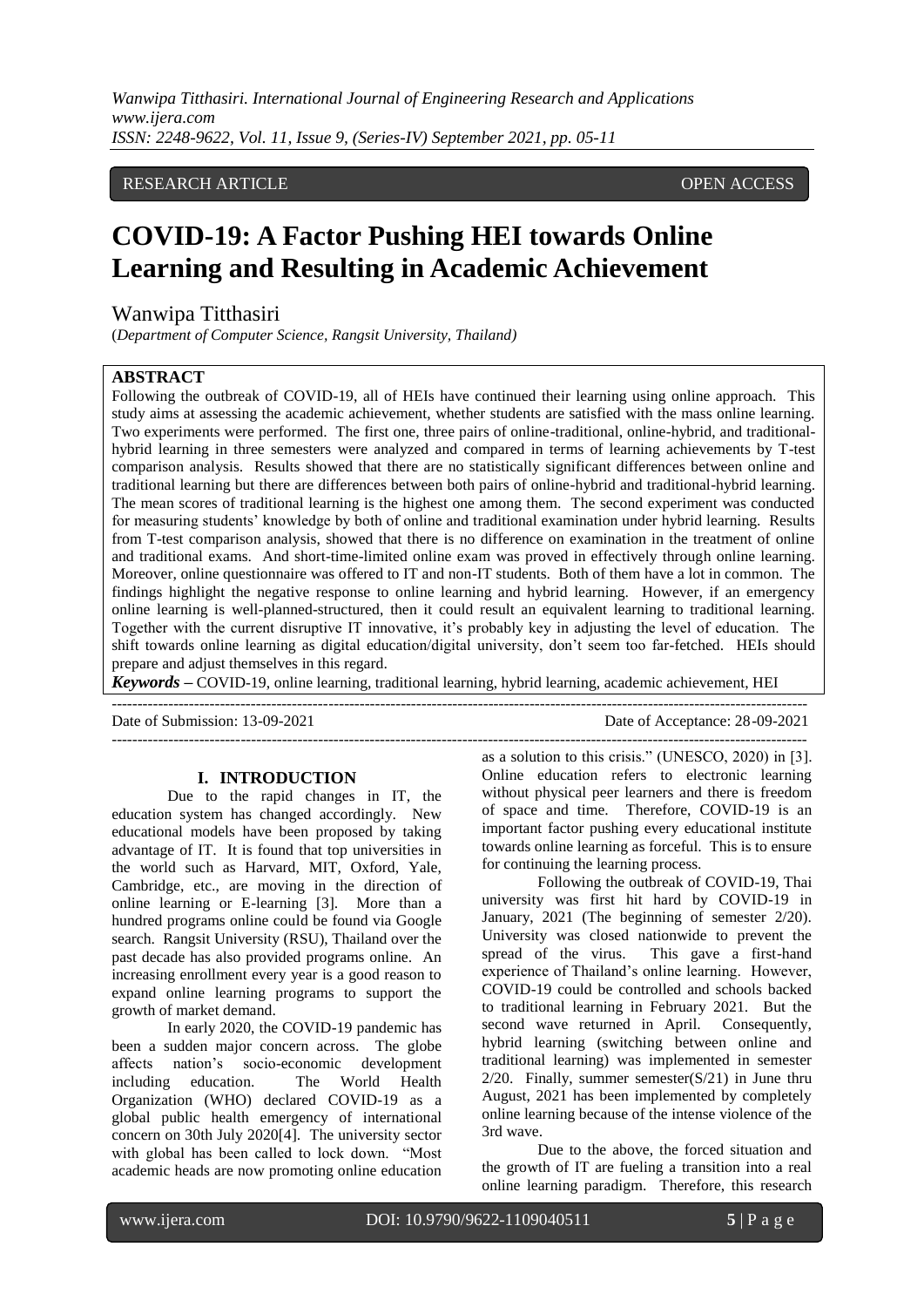*Wanwipa Titthasiri. International Journal of Engineering Research and Applications www.ijera.com ISSN: 2248-9622, Vol. 11, Issue 9, (Series-IV) September 2021, pp. 05-11*

aims to study for the result of academic achievement by experimental approach in RSU. This research addresses three research questions:

(1) Are there any differences in academic achievement between online learning, traditional learning, and hybrid learning?

(2) Can online exams be used to measure knowledge and How?

(3) What is the satisfaction of IT-related and non-IT related students about online learning?

## **II. REVIEW LITERATURES**

2.1 Rangsit University (RSU)

 The impact of modern technology could not be ignored. RSU is a private university in Thailand, rushing to offer many programs online for the past decade. Today, RSU Cyber University has been established to support the need of online degrees or certificates for students who can"t be physically available to attend classes. Management of RSU provides some academic staffs who know of online learning and some of the platforms like LMS, UCC Moodle platform, M/S Teams, and Google classroom. Therefore, RSU has had a robust online platform. However, all of online programs, offering now are only for graduate study. But as an urgent response to the COVID-19 pandemic, in early January 2021, all schools in RSU stopped traditional learning (face-to-face) and started to use the existing internet platforms to deliver online learning in the form of lecturers giving live lectures while students<br>watch them and learn. All of lecturers in watch them and learn. undergraduate programs have to adapt the pace of online teaching to take into a new environment completely different from that of a classroom. Fortunately, there is RSU Cyber University to provide knowledge and advice on tools used in online teaching.

RSU provides one academic year with two regular semesters and one summer semester, as shown in the Fig. 1



figure1. Timeline for one academic year in RSU

Semester 1/20 was conducted by all traditional learning. Semester 2/20 was hybrid learning and S/21 was all online learning, as shown in Fig. 2.



figure2. Timeline with COVID-19 Pandemic in RSU

### 2.2 Online Learning

Hasnan (2020) pointed that "Online learning refers to an electronic learning environment where, unlike traditional learning, there are no physical peer learners, and there is freedom of time and space."[1] Online learning emphasizes internet-based courses offered synchronously and asynchronously [5].

Rasmitadila, et.al (2020) explained that "Synchronous learning is a form of learning with direct interaction between students and teachers whole simultaneously using online forms such as conferences and online chat. Meanwhile, asynchronous learning is a form of learning indirectly (not at the same time) using an independent learning approach."[5] Students have access to the lecturers synchronously, asynchronously, or both.

Online instructional strategy includes instructional media (content delivery), learning tools, instructional method (lecture, quiz, assignment, and discussion), student"s assessment, and virtual events. Students learn through the usage of online system that might be difficult in setting up, especially in non-IT students and lecturers. It is probably too complex or based on poor network. Both lecturers and students must overcome all the problems that occur in online learning. This is to continue the learning process and achieves the learning goals.

# 2.3 Traditional Learning

Traditional learning is the learning under the scope of classroom. The learning is conducted with the whole class participating, taking place with in classroom and the school [6]. The components of traditional learning include blackboard, books, lecturer and students in a classroom. An experiment of a comparison of E-learning and traditional, conducted (2013) in a course of MSITM program, RSU. Its result was shown that there was no difference on learning in these treatments, but the mean scores of students under traditional learning seems to be higher comparing to the E-learning, even in many benefits of E-learning. Moreover, it was suggested by the researcher [6] that the blended learning-mixed of E-learning and traditional learning- would be an improvement of students' achievement.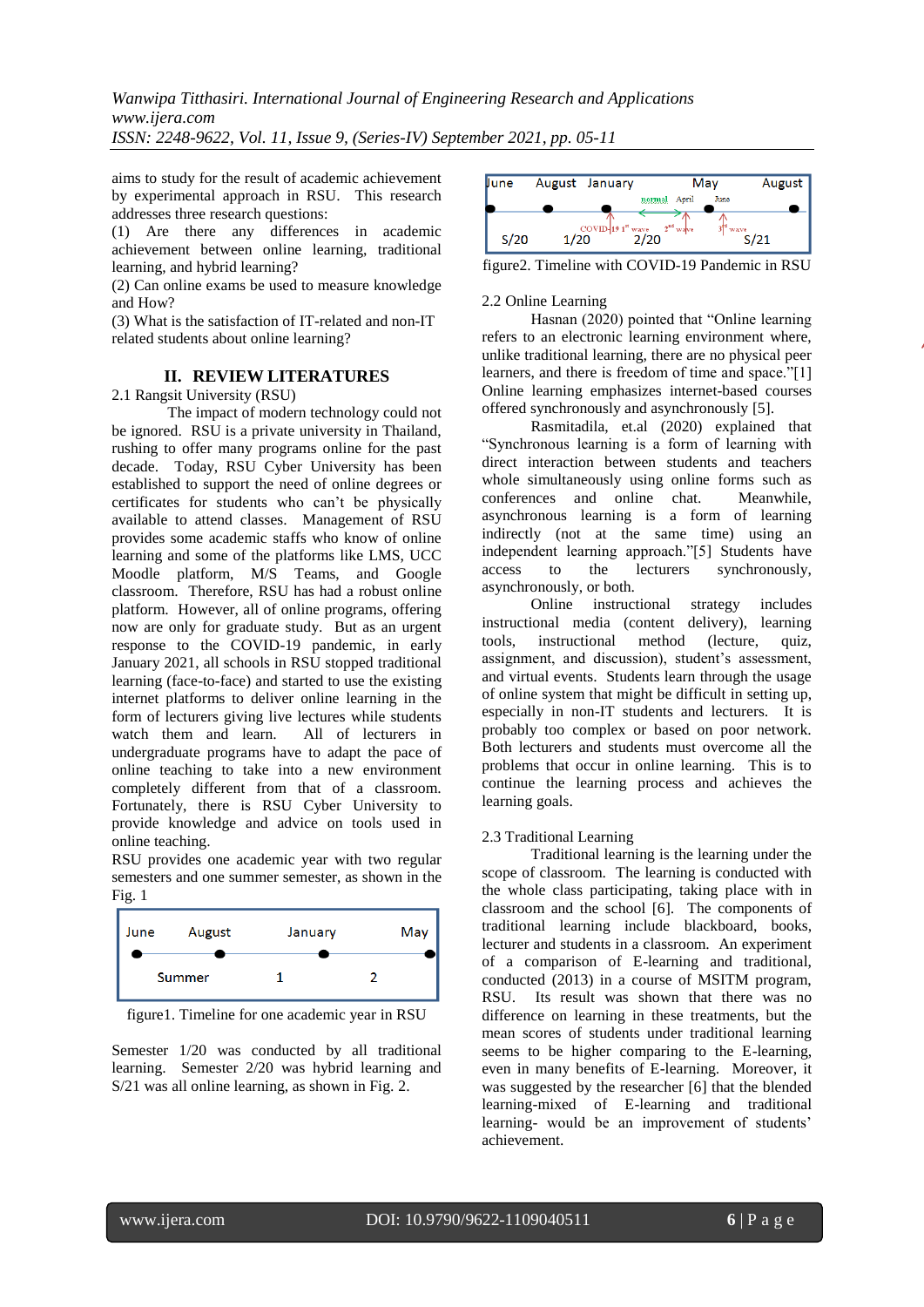### 2.4 Hybrid Learning and Blended Learning

Both hybrid and blended learning seems to be the same concept, and most of people use them interchangeably. Actually, they are not the same at all. its<br>Learning [2] pointed that "The hybrid" itsLearning [2] pointed that "The hybrid learning approach greatly reduces 'seat time' in a traditional classroom and shifts more of the teaching and course delivery online. Meanwhile, in blended learning, online materials do not replace face-to-face class time."

This means that hybrid learning try to find a flexible balance of online and traditional. But blended learning focuses on a set ratio and a combination of online and traditional learning. However, both of them revolve around online interactions. For this study, hybrid learning is defined to switching between online and traditional learning during a term.

## 2.5 Online Learning System

Online learning system refers to software which features course management. It provides online learning courses with lectures, coursework, virtual events, communication channels, and evaluation. Students can join classes and do activities, self-learn with coursework at anywhere anytime. The example of a platform for providing online learning services are LMS, Moodle, Blackboard, M/S Teams, Google classroom, Coursesera, Udemy, Alison, and other platforms.

Traditional learning refers to classroom learning that helps lecturers and students know each other and this interaction will motivate students to achieve higher scores. Regular attendance in classes would help them be better disciplined, follow a regular schedule, improve their physical and mental health. In another way, in online classes, students are not directly interacting with the lecturer. Communication is impersonal-online forums, emails, and chat room. However, the best reason of online learning is that student can take a course from the comfort of their homes. Lectures, assignments, quiz, could be done through an online medium. Due to many benefits of online learning, it has become extremely popular, especially in the driving force of the COVID-19 outbreak. Consequently, there is a possibility that the educational paradigm will shift to a new form of online. More and more institutes will offer courses online after ending the outbreak of COVID-19. Based on the literature, an experiment [6] proved that there are no differences on learning in online and traditional treatments and traditional gave higher mean scores when compared to online. Moreover, the researcher [6] gave suggestion of the blended learning. It is expected to be a factor of its success.

# **III. METHODOLOGY**

#### 3.1 Design

This research was designed to examine three points, as follow:

(1) A Comparison of online, traditional, and hybrid learning

A course of "IT skills for professionals" in general education provided for all of undergraduate students in RSU, was chosen for this experiment. Many sections were offered in each semester. A class in semester 1/20 (before COVID-19) was chosen for a representative of traditional learning. Semester 2/20 was for hybrid learning. And semester S/21 ( 100% COVID-19 outbreak) was for online learning. All of traditional, online and hybrid classes were used of the same instructor and equivalent of all relevant features.

The learning achievement was defined as the students" level of understanding of the IT basic knowledge, was measured by total scores (means) as quantitative data. Total scores were collected from four tests. Each test was conducted after completing every 3-4 chapters. Each class used the same set of tests.

(2) Measuring knowledge with online exams

A course of "Programming Languages" for Computer Science students in RSU, was chosen for this experiment. This class in semester 2/20 was taught during three periods of times (see Fig. 2.). The first period of time started with the outbreak of COVID-19 (online) for a month. The second period was spent for traditional learning because COVID-19 was controllable (6 weeks). After then, the last period was forced to back to online learning because of the third wave of COVID-19 (5 weeks). This is a reason to choose it to be a representative of hybrid learning. Midterm was conducted by traditional exam (in classroom). But final exam was taken by online examination. To prevent fraud in the examination, a speed test or short time-limited exam was prepared. Therefore, the assessment was fair enough to describe the understanding of students. The exam plagiarism will not happen in time.

A comparison of traditional and online exams was measured by midterm (a representation of traditional examination) and final score (online examination) as a quantitative data.

(3) Satisfactions of IT and non-IT students on online learning and hybrid learning

IT students refer to students who study in ICT-related programs and non-IT students are students who study at other schools, except school of IT. Two classes of IT students and non-IT students offered their satisfactions via online survey in person. The questions are focused on their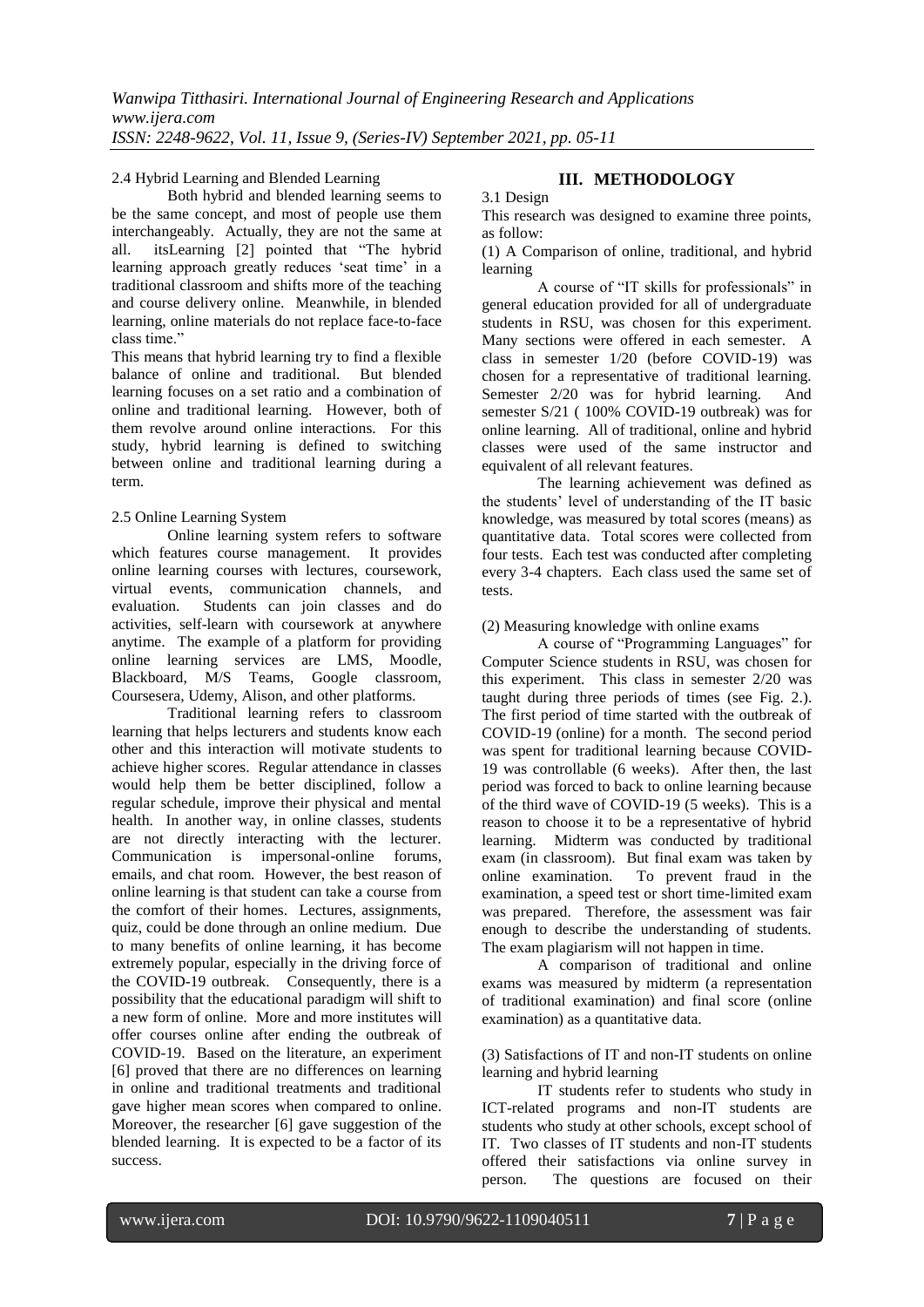satisfactions, opinion, advantages/disadvantages, software tools, and class assessments of online learning and hybrid learning. This survey was learning and hybrid learning. conducted at the end of courses. Computer Science students, as IT students in course of "Programming Languages" and non-IT students in course of "IT skills for professionals" were selected as target participants.

#### 3.2 Procedures

There are two experiments conducted in two regular semesters and a summer, as follow:

(1) Experiment 1 - conducted in a course of "IT skills for professionals"

Semester 1/20, is as complete traditional learning.

Semester 2/20, is as hybrid learning (switching between traditional and online learning, during term).

Semester S/21, is as complete online learning.

All classes were used the same instructor, same tests, and equivalent of all relevant features. Total scores of four tests throughout the term, were collected and analyzed.

(2) Experiment 2: conducted in a course of "Programming languages"

Semester 2/20, is as hybrid learning. Midterm was taken by traditional examination, but final was taken by online examination.

In addition, the satisfactions of IT students and non-IT students were conducted by online survey at the end of course, as follow:

A course of "Programming languages" in 2/20–as hybrid learning and IT students

A course of "IT skills for professionals" in S/21– as online learning and non-IT students.

#### **IV. RESULTS AND DISCUSSIONS**

In this section, three research questions were examined by the above experiment, as follow:

Q1: Are there any differences in academic achievement between online learning, traditional learning, and hybrid learning?

Data from the experiment1 was analyzed by M/S Excel. Three pairs of online-traditional, onlinehybrid, and traditional-hybrid learning were paired to analyze differences in learning achievementwhether there is a difference. The mean of total scores of students on each class was computed and mean scores of each pair of online-traditional, online-hybrid, tradition-hybrid, as well as p-value were computed by T-test, summarized in Table1, Table2, and Table3, respectively.

Table 1 Independent Sample T-test (onlinetraditional learning)

| $u$ autoliai teatum $\epsilon$ |          |             |  |
|--------------------------------|----------|-------------|--|
| <b>Statistics</b>              | Online   | Traditional |  |
|                                | Learning | Learning    |  |
| Means                          | 70.2     | 73.1        |  |
| Observations                   | 48       |             |  |
| p-value                        | 0.48     |             |  |

Table 2 Independent Sample T-test (online-hybrid learning)

| <b>Statistics</b> | Online<br>Learning | Hybrid<br>Learning |
|-------------------|--------------------|--------------------|
| Means             | 70.2               | 58.1               |
| Observations      | 48                 | 13                 |
| p-value           | 0.022              |                    |

Table 3 Independent Sample T-test (traditionalhybrid learning)

| <b>Statistics</b> | Traditional | $\pi$ and $\pi$ and $\pi$<br>Hybrid |  |  |
|-------------------|-------------|-------------------------------------|--|--|
|                   | Learning    | Learning                            |  |  |
| Means             | 73.1        | 58.1                                |  |  |
| Observations      | フフ          |                                     |  |  |
| p-value           | 0.013       |                                     |  |  |

A T-test comparison analysis (as shown in Table 1, 2, and 3) were computed to examine the differences between two groups of students

Mean scores of online and traditional experiments was not significant at 0.05 (95% confidence interval) (p-value  $= 0.48$  is greater than 0.05). The hypothesis was accepted. There is no difference on learning in this treatment.

However, the effect of mean scores of online-hybrid and traditional-hybrid experiments were significant at  $0.05$  (p-value = 0.02, 0.01 are less than 0.05). The hypothesis was rejected. There are differences on learning in both pairs of online-hybrid and traditional-hybrid treatments. Moreover, the statistics revealed that the mean score of all experiments under traditional learning are highest comparing to online and hybrid. It is surprising that the mean score under hybrid learning is very low among them.

Using experimental methodology, the mean scores of each pair of students' classes who were registered in each semester, were compared. Three semesters were spent under the condition of having the class equivalent on all relevant features, except class size. Moreover, the researcher found that students in hybrid classrooms were often absent class or lately enter class. Most of them were used to be with the freedom of time under online learning. They were less enthusiastic and lack of selfregulation. This gave them a relatively low score.

In conclusion, using T-test comparison analysis, there is no difference in academic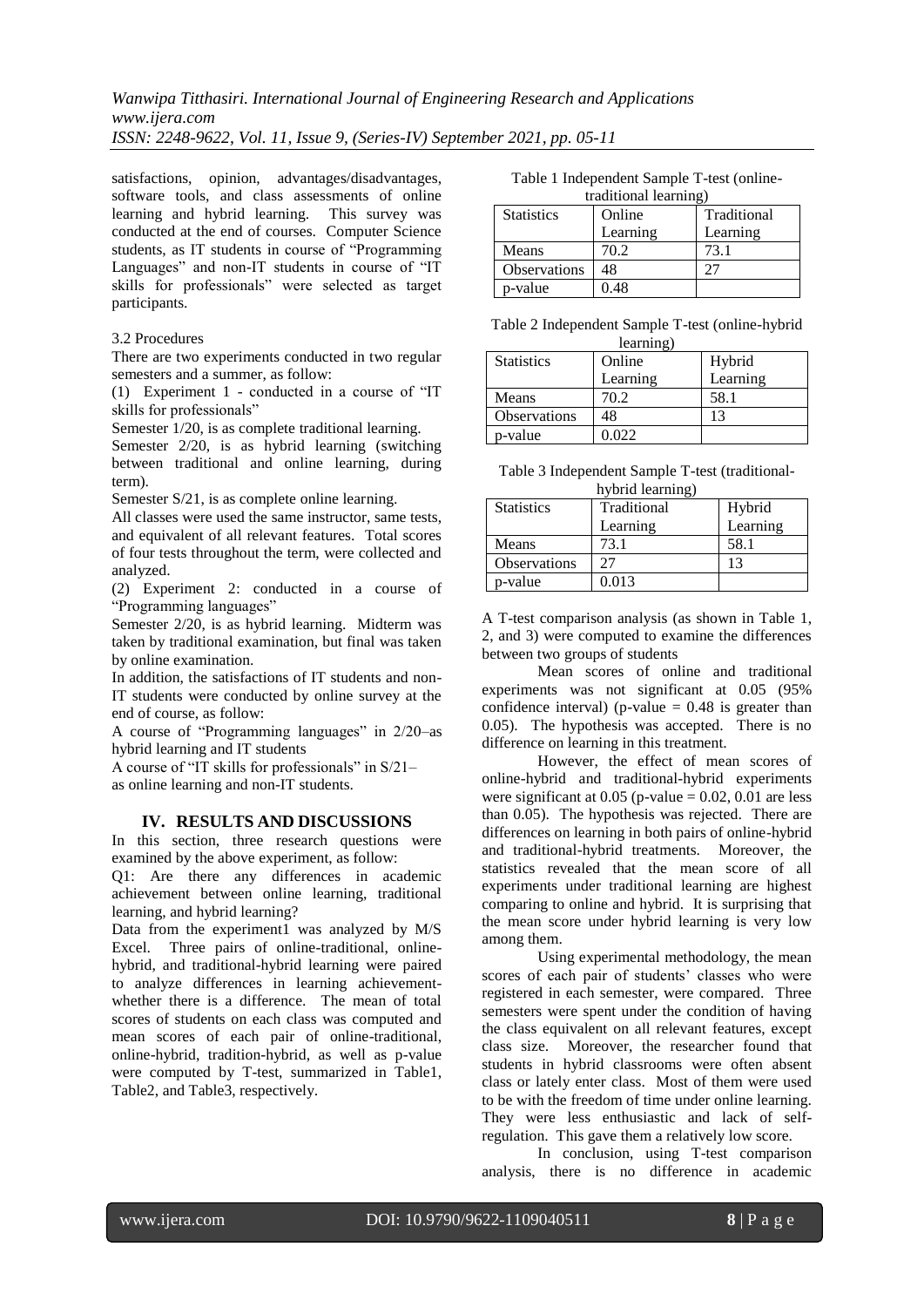achievement between online and traditional learning, but there are differences between hybrid and both online and traditional learning. However, small size of hybrid learning class in this experiment and students" depressed state of mind under the terrible circumstances of the epidemic should be made a note as important factors, effecting the lowest of hybrid mean score class. For this reason, it is suggested that blended learning, online materials do not replace face-to-face class time, should be examined.

Q2: Can online exams be used to measure knowledge and How?

Data from the experiment 2 was analyzed by M/S Excel. The mean of midterm ( a representative of traditional examination ) scores and the mean of final ( a representative of online examination ) scores of students on a Computer Science class were computed, as well as p-value were computed by Ttest, summarized as Table 4.

Table 4 Two-tails Paired Sample T-test

| <b>Statistics</b>   | Midterm | Final |
|---------------------|---------|-------|
| Means               | 37.1    | 41.9  |
| <b>Observations</b> | 16      |       |
| p_value             |         |       |

The effect of mean scores of the experiment is not significant at 0.05 (95% confidence interval) (p-value  $= 0.22$  is greater than 0.05). The hypothesis was accepted. There is no difference on examination in the treatment of online and traditional exams. Furthermore, midterm scores and final scores of students were plotted in line graph, as shown in Fig. 3.



figure3. A Comparison of Midterm and Final Scores of Computer Science Class

Fig. 3 shows that both graph lines go in the same direction. If a student has a high midterm score, they tend to also have high final score, averaging there is no conflict between midterm and final scores. This is proved that online exam could be used to classify students in groups under their cognitive capability. Actually, it is difficult to assess

cognitive aspects in online examination, because of the intervention of knowledgeable persons outside the exam room or good students in the exam room to provide answers to their friends. Therefore, the assessment is not fair enough to represent the understanding of students [5]. This was a challenge for the researcher to find out a type of exam to reduce these problems in online examination. Finally, short time-limited exam was chosen by the researcher for this experiment. It was proved that students had not enough time to talk or search or share to other students with topics that are related to the exam matter being taking final examination. As a result, virtual examination room was silent and being in conducive environment. Therefore, short time-limited online exam could be used to measure students' knowledge.

Q3: What is the satisfaction of IT-related and non-IT related students about online learning?

In this section, some questions were answered by IT students (taking a course of programming languages) and non-IT students (taking a course of IT skills for professionals). After then, they were analyzed what's and how's students prefer?

Likert scales were used to rank quality from low to high or worst to best using five levels: 1 means strongly disagree,  $2 =$  disagree,  $3 =$  neutral,  $4 =$ agree, and 5 means strongly agree. The results were summarized in Table 5.

| Satisfactions about        | ľТ      | Non-IT            | Ave- | Re-     |
|----------------------------|---------|-------------------|------|---------|
| online learning            | Student | student           | rage | mark    |
| Lack of physical           | 4.30    | 4.25              | 4.28 | $*max2$ |
| interaction                |         |                   |      |         |
| Lack of students'          | 3.25    | 3.08              | 3.17 |         |
| enthusiasm                 |         |                   |      |         |
| Difficulty of              | 4.25    | 3.41              | 3.83 |         |
| assessment in              |         |                   |      |         |
| cognitive aspects          |         |                   |      |         |
| Speed test is              | 4.10    | 3.57              | 3.84 |         |
| appropriate for            |         |                   |      |         |
| online exam                |         |                   |      |         |
| Interference from          | 3.95    | $3.\overline{67}$ | 3.81 |         |
| family                     |         |                   |      |         |
| members/home               |         |                   |      |         |
| environment                |         |                   |      |         |
| <b>Technical barriers-</b> | 2.10    | 3.82              | 2.96 |         |
| computers / poor           |         |                   |      |         |
| network                    |         |                   |      |         |
| Lack of IT skill and       | 1.50    | 4.11              | 2.81 | $*min2$ |
| knowledge for              |         |                   |      |         |
| online class               |         |                   |      |         |
| Availability of            | 4.55    | 4.72              | 4.64 | $*max1$ |
| online instructional       |         |                   |      |         |
| material                   |         |                   |      |         |
|                            |         |                   |      |         |
| Positive response to       | 2.36    | 2.08              | 2.22 | $*min1$ |
| online learning            |         |                   |      |         |
| Positive response to       | 2.73    |                   | 2.73 |         |
| hybrid learning            |         |                   |      |         |
| M/S Teams is               | 3.45    | 4.34              | 3.90 |         |
| easily use and has         |         |                   |      |         |
|                            |         |                   |      |         |

Table 5 Satisfactions about Online Learning

www.ijera.com DOI: 10.9790/9622-1109040511 **9** | P a g e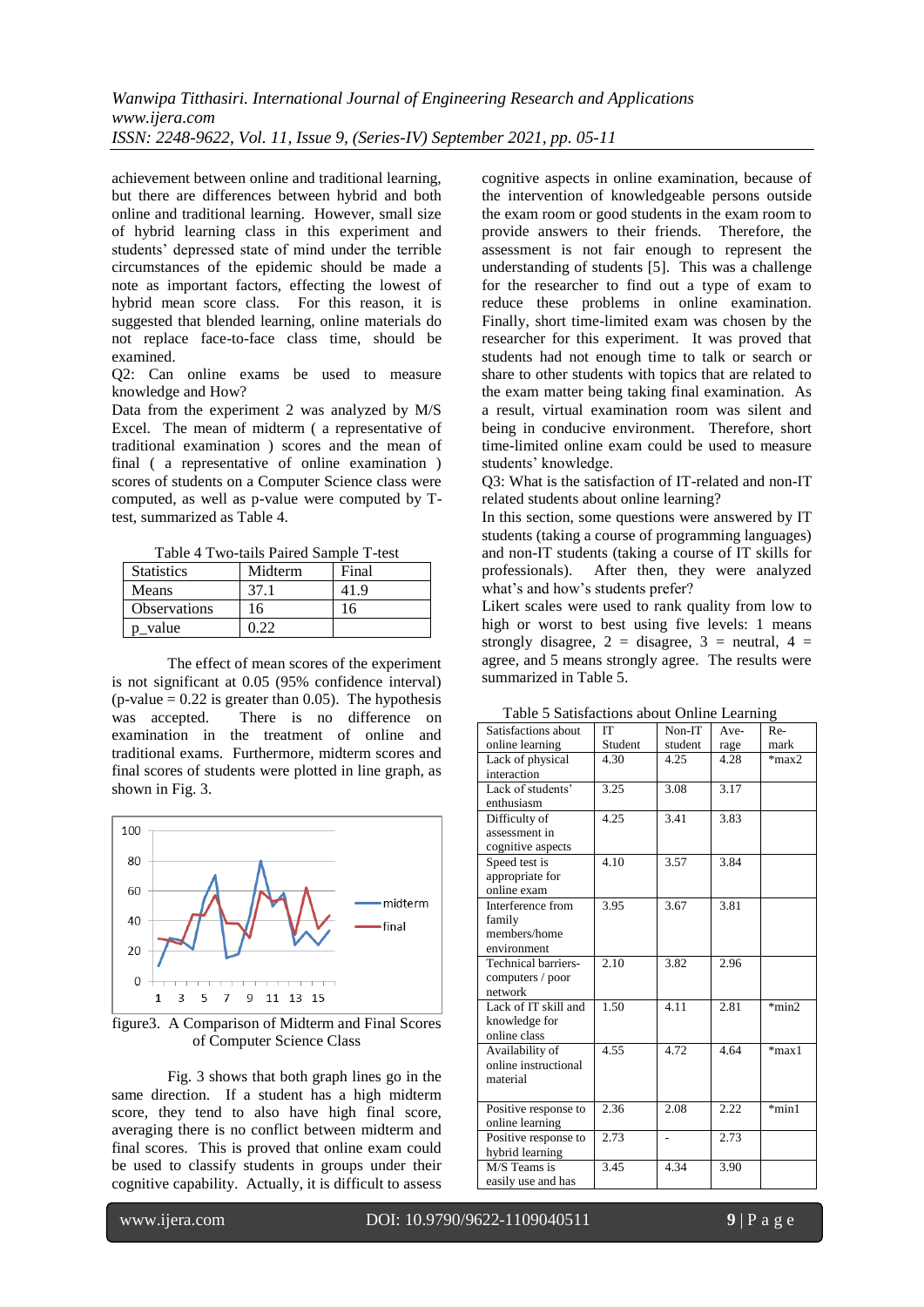| complete feature  |   |      |      |  |
|-------------------|---|------|------|--|
| Demonstrative lab | - | 3.48 | 3.48 |  |
| is useful         |   |      |      |  |

From Table5, availability of online instructional material and lack of physical interaction were strongly agreed by students (4.64 and 4.28, respectively). In the opposite way, positive response to online learning and hybrid learning were disagreed (2.22 and 2.73, respectively), showing that students do not like to take online/hybrid classroom. Both of IT and non-IT students have strongly agreed with availability of online material but negative response to online and hybrid learning. This points to blended learning, which online materials do not replace face-to-face class time, should be examined. Moreover, IT students strongly agreed with the difficulty of assessment and speed test is useful for online examination (4.25 and 4.10, respectively). Non-IT students strongly agreed that M/S Teams is good in term of usability and powerful for online learning (4.34).

It was found that both of IT students and non-IT students have the same opinion, except in regards to lack of IT skill and knowledge for online class. Therefore, non-IT students are focusing on their IT skill and knowledge and they believed that understanding of IT have impacted the success of online learning. In addition, both of them have no problems of technical barriers such as computers, internet signals, etc.

# **V. CONCLUSION**

The results from this study were shown that there is no difference in academic achievement between online and traditional learning, but there are differences between both pairs of online-hybrid and traditional-hybrid learning. Moreover, the mean score of traditional learning is the highest one, comparing to mean scores of both of online and hybrid learning. According to the experiment, small size of hybrid class and students' depressed state of mind under the terrible circumstances of the COVID-19"s epidemic should be made a note. It was agreed that "at the beginning of online learning, students were enthusiastic about implementing learning, but after two months, students began to feel bored and less eager to learn [5]." It was also found that students in hybrid classroom were used to be with the comfortable at home and be often absent class or lately enter class when the class was switched to traditional classroom (COVID-19 was controllable). Switching between traditional and online learning as hybrid learning in this experiment was seen as an emergency treatments, conducted in the dire situation forced by the epidemic. Hybrid

learning in this way was not suggested to conduct, but blended learning – online materials do not replace face-to-face class time – was suggested.

In addition, short time-limited online exam could be an effective tool for measuring students' knowledge. Online questionnaire was survey to students. Both of IT and non-IT students have a lot in common but they have different aspects as well. Most students have negative response to online learning and hybrid learning. They strongly agreed with online learning in the aspect of lack of physical interaction but they were very pleased in the benefit of availability of online instructional material. Traditional, online and hybrid design trade-offs. Nothing is all benefits and they all have gain and lose. According to COVID-19, people have learned and experienced that online learning is valuable and could be implemented to achieve the goals. However, non-IT students considered the need of IT skill and knowledge for online learning. IT students recommended that short time-limited exam is quite appropriate to conduct in online learning. Furthermore, students had no problems of technical barriers – computers/poor network.

In conclusion, online learning in HEI during COVID-19 pandemic was accepted to replace traditional learning without the difference of academic achievement. The assessment of learning was considered to use a short time-limited exam in virtual examination class. Non-IT students agreed with the need of IT skill and digital literacy. And the COVID-19 pandemic has disrupted the normal functioning of many activities across the world, including education. People are used to be, undeniably known and accepted towards online learning. It is an important factor, pushing HEI towards online learning, although less students and lecturers are ready for this transition. However, it was proved in this study that if an emergency online learning is well-planned-structured, performed under an appropriate online learning management system with well-IT skills lecturers and students, then it could result and equivalent learning to traditional learning. Therefore, universities should prepare their staffs to deliver this kind of quality online learning and provide an effective online study in virtual classroom. Today, social online networks as well as the behaviors of data sharing cause disruptive IT innovation. Therefore, a disruptive IT innovation is seen as an important key in adjusting the level of education. This means that everyone could easily own and use a computer, without necessarily being IT professionals. It is the shift towards online learning as personalization. It is forecasted by the researcher that digital education would really change all of educational models into digital university, such as courser, edx, Udacity and